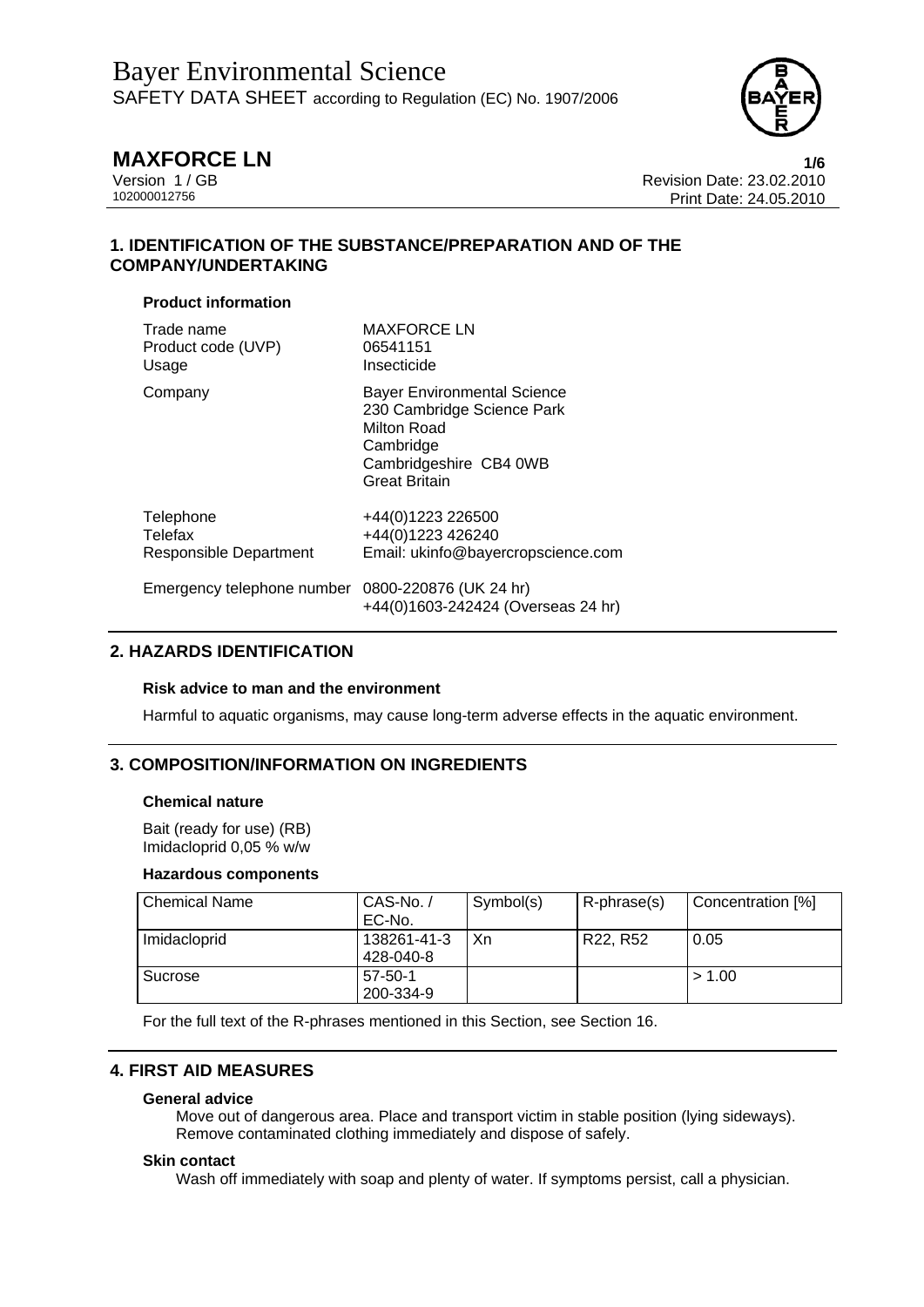

**MAXFORCE LN** 2/6<br>Version 1 / GB 23.02.2010 Version 1 / GB<br>102000012756<br>Print Date: 24.05.2010 Print Date: 24.05.2010

## **Eye contact**

Rinse immediately with plenty of water, also under the eyelids, for at least 15 minutes. Remove contact lenses, if present, after the first 5 minutes, then continue rinsing eye. Get medical attention if irritation develops and persists.

## **Ingestion**

Call a physician or poison control center immediately. Rinse mouth. Induce vomiting only, if: 1. patient is fully conscious, 2. medical aid is not readily available, 3. a significant amount (more than a mouthful) has been ingested and 4. time since ingestion is less than 1 hour. (Vomit should not get into the respiratory tract.)

## **Notes to physician**

## **Treatment**

Treat symptomatically.

Monitor: respiratory and cardiac functions.

In case of ingestion gastric lavage should be considered in cases of significant ingestions only within the first 2 hours. However, the application of activated charcoal and sodium sulphate is always advisable.

## **5. FIRE-FIGHTING MEASURES**

### **Suitable extinguishing media**

Use water spray, alcohol-resistant foam, dry chemical or carbon dioxide.

### **Extinguishing media which should not be used for safety reasons**  High volume water jet

## **Specific hazards during fire fighting**

In the event of fire the following may be released: Carbon monoxide (CO)

### **Special protective equipment for fire-fighters**

In the event of fire and/or explosion do not breathe fumes. In the event of fire, wear self-contained breathing apparatus.

## **Further information**

Contain the spread of the fire-fighting media. Do not allow run-off from fire fighting to enter drains or water courses.

## **6. ACCIDENTAL RELEASE MEASURES**

## **Personal precautions**

Avoid contact with spilled product or contaminated surfaces. Use personal protective equipment.

## **Environmental precautions**

Do not allow to get into surface water, drains and ground water. If spillage enters drains leading to sewage works inform local water company immediately. If spillage enters rivers or watercourses, inform the Environment Agency (emergency telephone number 0800 807060).

## **Methods for cleaning up**

Use mechanical handling equipment.

Clean contaminated floors and objects thoroughly, observing environmental regulations. Keep in suitable, closed containers for disposal.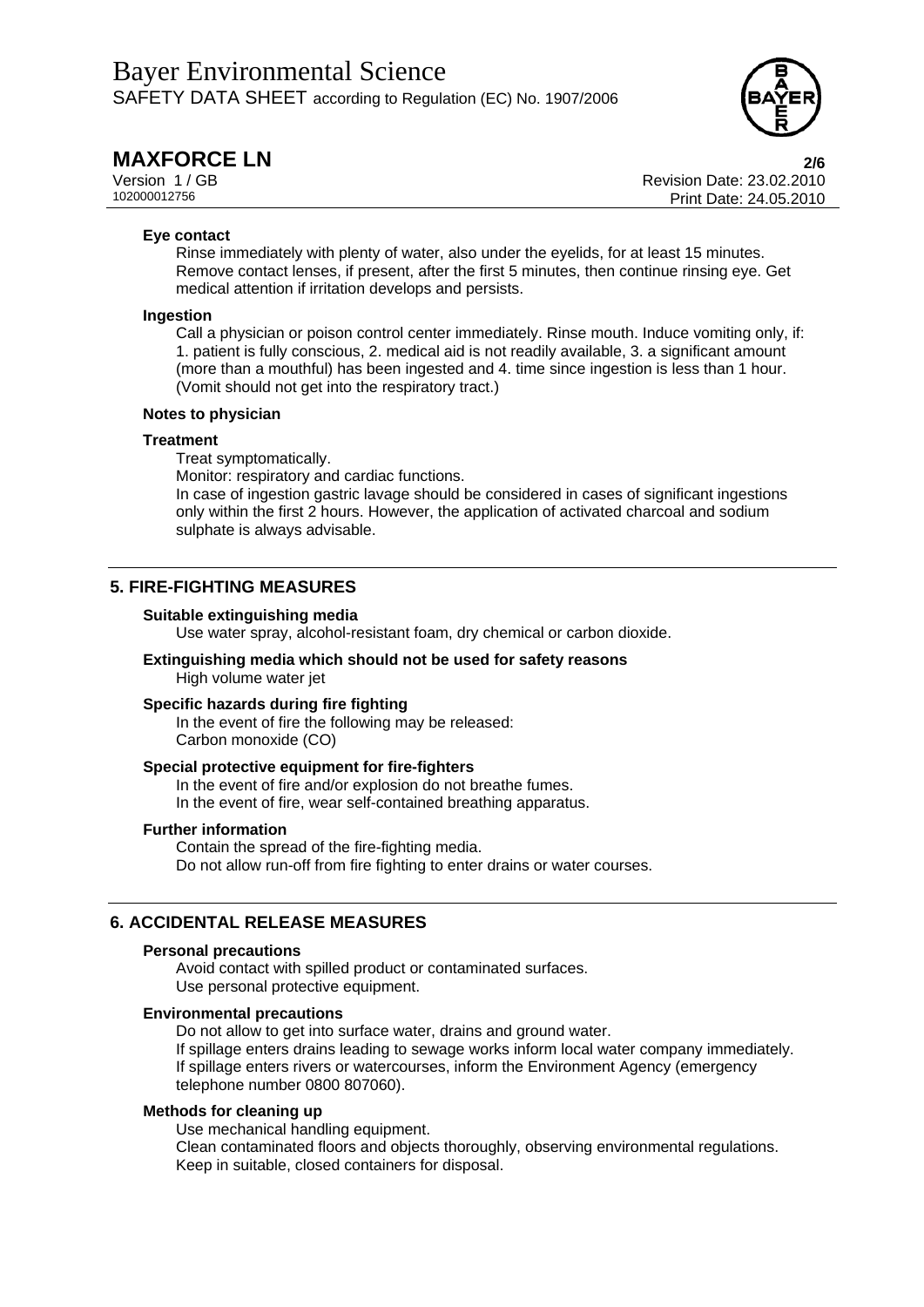

**MAXFORCE LN** 3/6<br>Version 1 / GB 88 23.02.2010 Version 1 / GB<br>102000012756<br>Print Date: 24.05.2010 Print Date: 24.05.2010

## **Additional advice**

Information regarding safe handling, see section 7. Information regarding personal protective equipment, see section 8. Information regarding waste disposal, see section 13.

# **7. HANDLING AND STORAGE**

## **Handling**

Advice on safe handling

No specific precautions required when handling unopened packs/containers; follow relevant manual handling advice. Ensure adequate ventilation.

### **Storage**

Requirements for storage areas and containers

Keep containers tightly closed in a dry, cool and well-ventilated place. Store in original container. Store in a place accessible by authorized persons only.

Advice on common storage

Keep away from food, drink and animal feedingstuffs.

| Temperature tolerance | min. | max.  |
|-----------------------|------|-------|
|                       | ∩°C  | 40 °C |

# **8. EXPOSURE CONTROLS/PERSONAL PROTECTION**

**Refer to COSHH assessment (Control of Substances Hazardous to Health (Amendment) Regulations 2004). Engineering controls should be used in preference to personal protective equipment wherever practicable. Refer also to COSHH Essentials.** 

## **Components with workplace control parameters**

| Components   | CAS-No.       | Control parameters            | Jpdate | <b>Basis</b> |
|--------------|---------------|-------------------------------|--------|--------------|
| Imidacloprid | 138261-41-3   | $0.7$ mg/m $3$<br>(TWA)       |        | OES BCS*     |
| Sucrose      | $57 - 50 - 1$ | 10 $mg/m3$<br>(TWA)           | 2007   | EH40 WEL     |
| Sucrose      | $57 - 50 - 1$ | $20 \text{ mg/m}$ 3<br>(STEL) | 2007   | EH40 WEL     |

\*OES BCS: Internal Bayer CropScience "Occupational Exposure Standard"

## **Personal protective equipment**

In normal use and handling conditions please refer to the label and/or leaflet. In all other cases the following recommendations would apply.

Respiratory protection No personal respiratory protective equipment normally required. Respiratory protection should only be used to control residual risk of short duration activities, when all reasonably practicable steps have been taken to reduce exposure at source e.g. containment and/or local extract ventilation. Always follow respirator manufacturer's instructions regarding wearing and maintenance.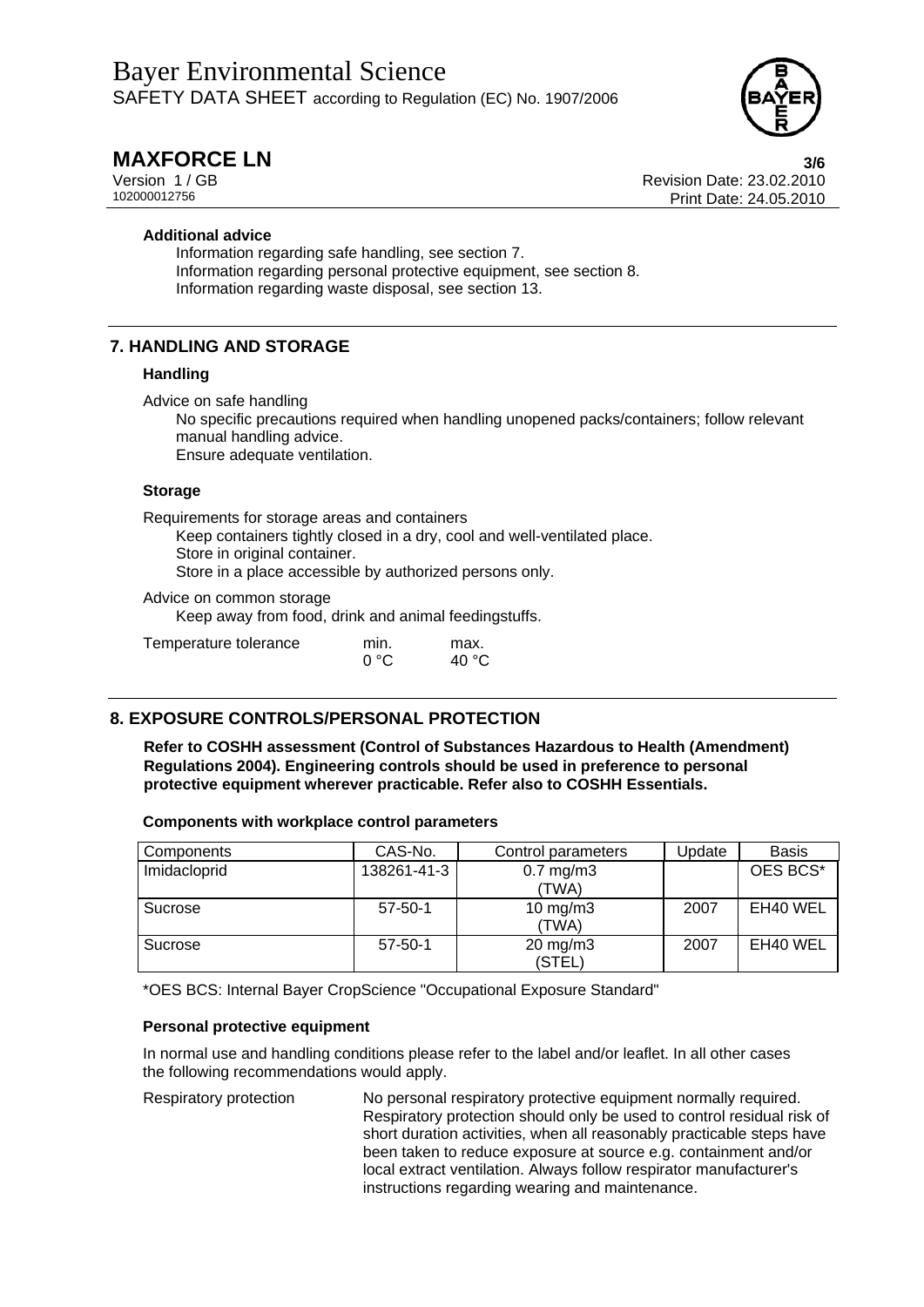

| <b>MAXFORCE LN</b><br>Version 1/GB<br>102000012756                                                  | 4/6<br>Revision Date: 23.02.2010<br>Print Date: 24.05.2010                                                                                                                                                                                                                                          |
|-----------------------------------------------------------------------------------------------------|-----------------------------------------------------------------------------------------------------------------------------------------------------------------------------------------------------------------------------------------------------------------------------------------------------|
| Hand protection                                                                                     | Wear CE Marked (or equivalent) nitrile rubber gloves (minimum<br>thickness 0,40 mm). Wash when contaminated. Dispose of when<br>contaminated inside, when perforated or when contamination<br>outside cannot be removed. Wash hands always before eating,<br>drinking, smoking or using the toilet. |
| Eye protection                                                                                      | Wear goggles conforming to EN166 (Field of Use 5 or equivalent).                                                                                                                                                                                                                                    |
| Skin and body protection                                                                            | Wear standard coverall and type 6 suit.<br>Wear two layers of clothing wherever possible. Polyester/cotton or<br>cotton overalls should be worn under chemical protection suit and<br>should be professionally laundered frequently.                                                                |
| Hygiene measures<br>Avoid contact with skin, eyes and clothing.<br>Keep working clothes separately. | Wash hands before breaks and immediately after handling the product.<br>Remove soiled clothing immediately and clean thoroughly before using again.<br>Garments that cannot be cleaned must be destroyed (burnt).                                                                                   |

# **9. PHYSICAL AND CHEMICAL PROPERTIES**

| Appearance              |                                          |
|-------------------------|------------------------------------------|
| Form<br>Colour<br>Odour | partly crystalline<br>red brown<br>sweet |
| Safety data             |                                          |
| pН                      | 4 - 6.5 at 10 % (23 °C)                  |
| Water solubility        | soluble                                  |
|                         |                                          |

# **10. STABILITY AND REACTIVITY**

| Conditions to avoid | Extremes of temperature and direct sunlight.                                                                                            |
|---------------------|-----------------------------------------------------------------------------------------------------------------------------------------|
| Hazardous reactions | No hazardous reactions when stored and handled according to<br>prescribed instructions.<br>Stable under recommended storage conditions. |

# **11. TOXICOLOGICAL INFORMATION**

| Acute oral toxicity   | LD50 (rat) $> 2,000$ mg/kg<br>Test conducted with a similar formulation.  |
|-----------------------|---------------------------------------------------------------------------|
| Acute dermal toxicity | LD50 (rat) $> 2,000$ mg/kg<br>Test conducted with a similar formulation.  |
| Skin irritation       | No skin irritation (rabbit)<br>Test conducted with a similar formulation. |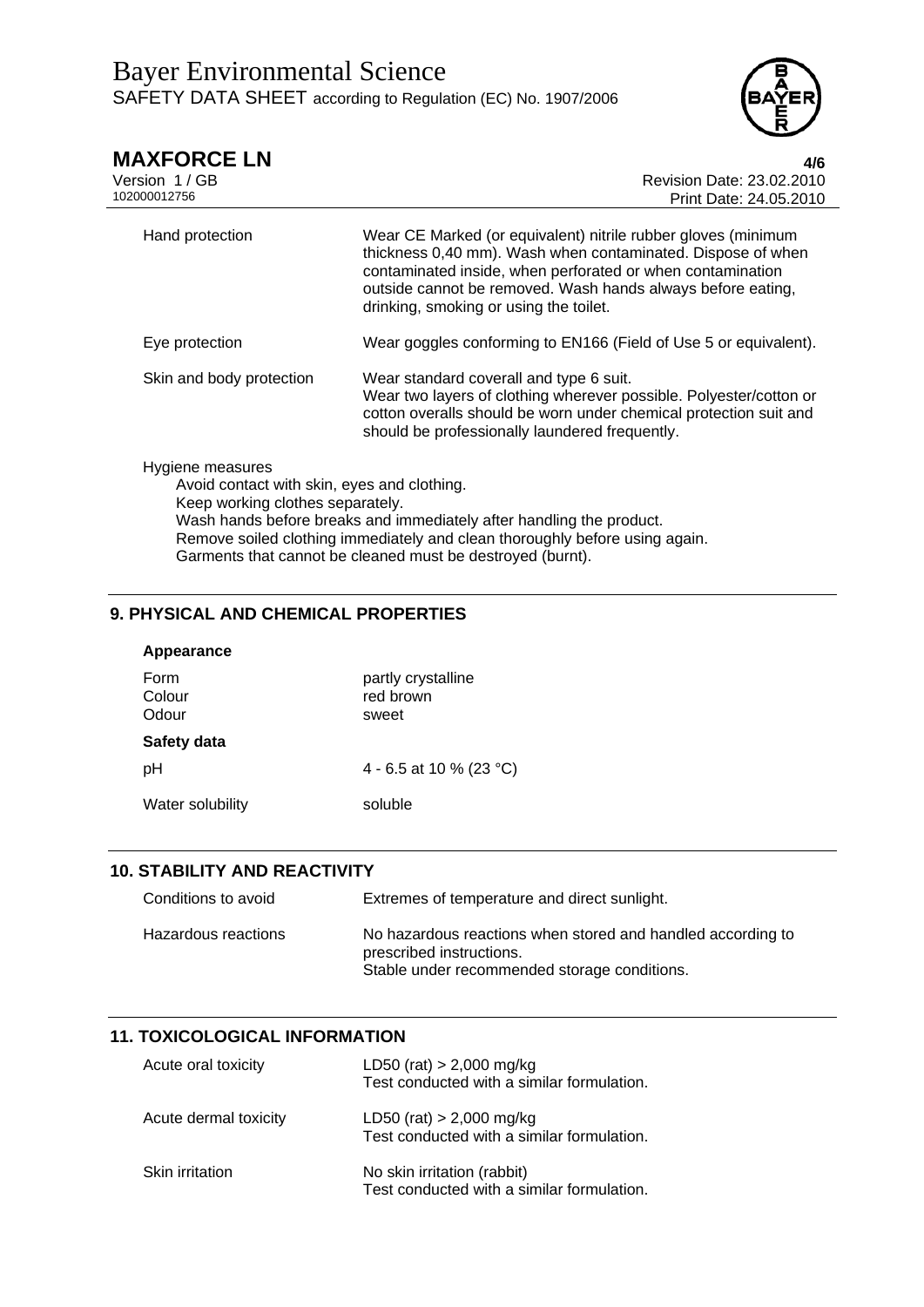

| <b>MAXFORCE LN</b><br>Version 1/GB<br>102000012756 | 5/6<br>Revision Date: 23.02.2010<br>Print Date: 24.05.2010                                                                       |
|----------------------------------------------------|----------------------------------------------------------------------------------------------------------------------------------|
| Eye irritation                                     | No eye irritation (rabbit)<br>Test conducted with a similar formulation.                                                         |
| Sensitisation                                      | Non-sensitizing. (guinea pig)<br>OECD Test Guideline 406, Magnusson & Kligman test<br>Test conducted with a similar formulation. |

# **12. ECOLOGICAL INFORMATION**

| <b>Ecotoxicity effects</b> |  |
|----------------------------|--|
|----------------------------|--|

| Toxicity to fish    | LC50 (Rainbow trout (Oncorhynchus mykiss)) 211 mg/l<br>Exposure time: 96 h<br>The value mentioned relates to the active ingredient imidacloprid.       |
|---------------------|--------------------------------------------------------------------------------------------------------------------------------------------------------|
| Toxicity to daphnia | EC50 (Water flea (Daphnia magna)) 85 mg/l<br>Exposure time: 48 h<br>The value mentioned relates to the active ingredient imidacloprid.                 |
| Toxicity to daphnia | LC50 (Chironomus riparius (non-biting midge)) 0.0552 mg/l<br>Exposure time: 24 h<br>The value mentioned relates to the active ingredient imidacloprid. |
| Toxicity to algae   | EC50 (Desmodesmus subspicatus) > 10 mg/l<br>Growth rate; Exposure time: 72 h<br>The value mentioned relates to the active ingredient imidacloprid.     |

## **13. DISPOSAL CONSIDERATIONS**

### **Product**

In accordance with current regulations and, if necessary, after consultation with the site operator and/or with the responsible authority, the product may be taken to a waste disposal site or incineration plant.

Advice may be obtained from the local waste regulation authority (part of the Environment Agency in the UK).

## **Contaminated packaging**

Empty remaining contents.

Do not re-use baits or empty containers.

Not completely emptied packagings should be disposed of as hazardous waste. Rinsed packaging may be acceptable for landfill, otherwise incineration will be required in accordance with local regulations.

## **Waste key for the unused product**

020108 agrochemical waste containing dangerous substances

## **14. TRANSPORT INFORMATION**

According to national and international transport regulations not classified as dangerous goods.

This classification is in principle not valid for carriage by tank vessel on inland waterways. Please refer to the manufacturer for further information.